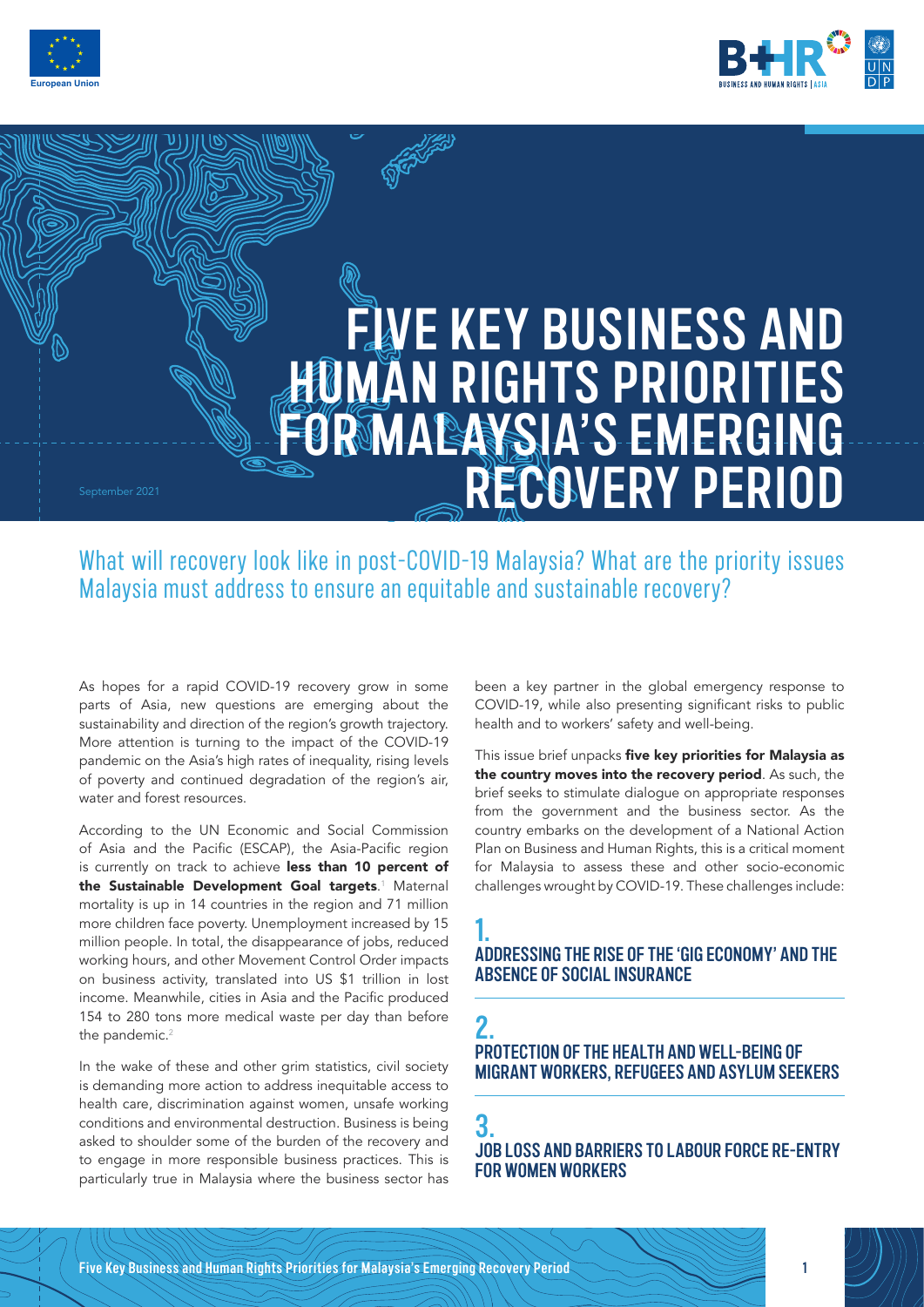#### **4. ENVIRONMENTAL POLLUTION RELATED TO PERSONAL PROTECTIVE EQUIPMENT (PPE)**

### **5. THE INCREASED VULNERABILITY OF INDIGENOUS PEOPLES**

The potential longer-term repercussions of these impacts on Malaysian society and the environment call for robust responses, informed by the UN Guiding Principles on Business and Human Rights (UNGPs).

The UNGPs are widely considered the world's most authoritative, normative framework guiding responsible business conduct. States can show their commitment to the UNGPs by adopting a multi-stakeholder process in the development and implementation of a **National Action** Plan on Business and Human Rights. As the government of Malaysia is currently engaged in developing a National Action Plan on Business and Human Rights, the five challenges discussed below should be considered in the context of any future consultation process.

# **1. THE RISE OF THE GIG ECONOMY AND THE ABSENCE OF SOCIAL INSURANCE**

Due to the impact of COVID-19, businesses have been forced to change the way they produce and deliver goods and services, often with negative repercussions for lowwage employees.[3](#page-5-2) Today, independent work, including so called 'gig economy' jobs (temporary positions for shortterm work), has become a defining feature of Malaysia's labour landscape.<sup>4</sup>

In the first six months of the pandemic, UNDP conducted a Rapid Household Income Survey to assess the impact of COVID-19 on households prior to, and during, the first Movement Control Order, covering 6,500 respondents. Based on the findings, 40 per cent of respondents had their income reduced by more than half when the movement restrictions were put in place. $5$  During the worst of the pandemic, high-wage workers experienced a 'V-shaped' recession that lasted a few weeks, whereas low-wage workers experienced job losses that persisted for many months.6 These job losses have hit Malaysians particularly hard, as employment-based social protection schemes are

not common, covering only about half of all employees.<sup>7</sup>

There are now efforts to encourage unemployed Malaysian youth to take up low-paying jobs traditionally occupied by migrant workers, though without much initial success.<sup>8</sup> Instead, youth are turning to jobs in the gig economy, few of which offer medical, retirement or social protection guarantees.

Gig workers tend to fall outside of existing regulatory frameworks due to the inherent nature of time-bound and non-salaried contract work with no formal obligations from employers to provide social support. The burden of health care coverage, care for accidents sustained while at work, and retirement benefits will instead be carried by the worker, or by the State. Left unaddressed, this will likely result in increased levels of inequality and diminished sustainable development gains.

## **2. PROTECTION OF THE HEALTH AND WELL-BEING OF MIGRANT WORKERS, REFUGEES AND ASYLUM SEEKERS**

There are an estimated 2 to 5.5 million migrants living in Malaysia, many of which are undocumented.9 The COVID-19 pandemic has reportedly had a disproportionate impact on the health and well-being of this vulnerable group.

Malaysia's historically heavy reliance on migrant workers precipitated the added vulnerabilities caused by the pandemic, especially as demand for medical supplies skyrocketed. The resulting pressure on the Malaysian medical supply industry exacerbated pre-existing forced labour risks, which included: 1) poor living and working conditions; 2) excessive overtime; 3) unpaid wages; and 4) insufficient attention to workplace safety.

In April 2020, the United Nations Country Team conducted a rapid needs assessment of the impact of the pandemic on vulnerable populations, including migrants. Of civil society organizations (CSOs) and community leaders, 84 percent reported that many migrant workers had experienced a temporary loss of income, creating a critical dependency on other means of support such as emergency aid or donations. Furthermore, over half of CSOs reported that migrant workers were unable to access health care during this time, because of the high costs of medical care for foreign citizens or the increased fear of arrest or detention due to their immigration status.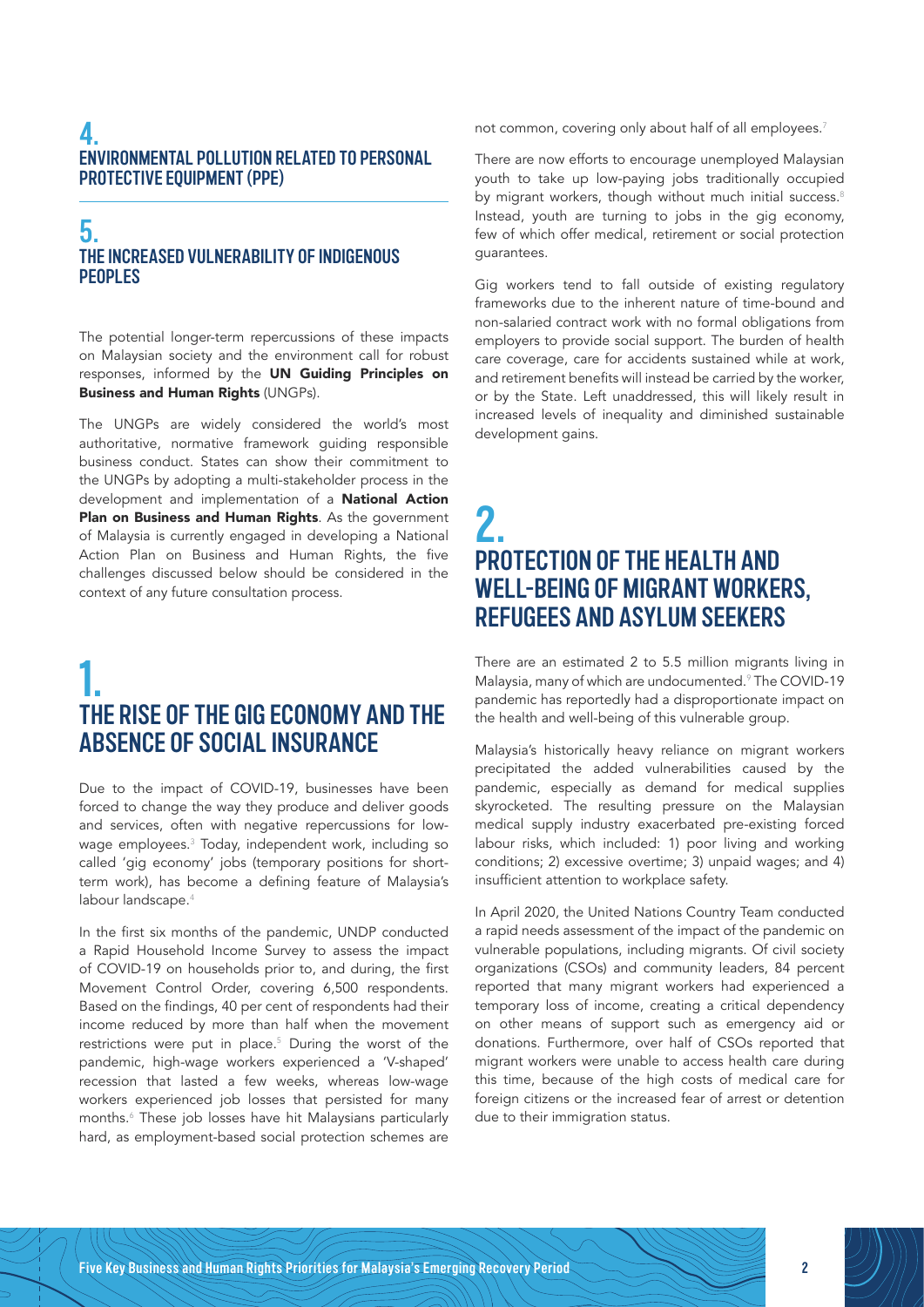Sectors of the economy that rely heavily on foreign workers, such as agriculture and manufacturing, have experienced large COVID-19 outbreaks. This has invited closer scrutiny of employee housing, workplace safety, hygiene, and social distancing and masking guidelines.10 Allegations of forced labour and poor living and working conditions against the local rubber glove industry have also led to significant repercussions in trade relationships.[11](#page-5-12)

### **Box 1. Over 5,000 COVID-19 positive cases linked to migrant worker clusters**

The poor conditions of migrant worker housing and a lack of social distancing measures in the workplace continue to fuel Southeast Asia's COVID-19 crisis.

Malaysia faced a surge of clusters of COVID-19 infections among its own migrant population, particularly in its labour-intensive sectors. While many affected companies in Malaysia are currently finding ways to address this issue, overcrowding in living quarters remains a key challenge.

There is also an emerging systemic problem of regular migrant workers becoming undocumented since the start of the pandemic. Due to this, many have had to "borrow money from family or friends in their home countries, getting into more debt, or depend on NGOs", as reported by a migrant worker leader based in Kuala Lumpur.

The alarming increase in the number of COVID-19 infections in plantations, factories and construction sites recently provoked a more expansive policy approach to immunizing migrant workers.[12](#page-5-11) In February 2021, the Malaysian government announced its offer of free COVID-19 vaccinations to millions of migrant workers under the National Immunisation Programme, in a move that was applauded by CSOs and migrant worker activists, though challenges persist.

## **3. JOB LOSS AND BARRIERS TO LABOUR MARKET RE-ENTRY FOR WOMEN WORKERS**

Women are bearing the brunt of the socio-economic fallout of COVID-19. According to a recent UN Women study, 40 percent of all employed women—510 million women globally—work in the retail, tourism, medical and other sectors which have been hit hard by the pandemic. In 2018, almost a third of employed women in Malaysia were in service and sales.<sup>[13](#page-5-4)</sup> Thus, the pandemic and measures to prevent its spread likely drove a disproportionate increase in women's unemployment, as compared to men, while decreasing women's overall working hours.<sup>14</sup> The Institute of Strategic and International Studies (ISIS) in Malaysia reports that despite women only making up 39 percent of all employed workers, they made up almost 66 percent of the total unemployment in the second quarter of 2020. Younger women, in fact, experienced an average rate of unemployment 5.6 times higher than the overall rate[.1](#page-5-6)5

More women than men work in informal, insecure, or lower paid employment, with informal, insecure or lower-paid employment with little to no social protection and have limited access to social services, including much-needed psychosocial support. A joint report by UNFPA and UNICEF in Malaysia indicated that low-income, female-headed households have higher rates of unemployment at 32 percent compared to the average for total heads of households, rendering them exceptionally vulnerable. Low-income, female-headed households also registered lower rates of access to employment-based social protection.<sup>16</sup> Alarmingly, 57 percent of female heads of households are not protected by Malaysia's Employer's Provident Fund (EPF).<sup>[1](#page-5-8)7</sup>

Women are also burdened by greater care and domestic responsibilities than men[.18](#page-5-9) A study involving women from Australia, Malaysia, Sri Lanka and Viet Nam suggested that gendered burdens have escalated since COVID-19 for those women working in the service sector and unpaid care.<sup>19</sup> Further, UNDP's 'How We Worked From Home' report revealed that Malaysian women between the ages of 35 and 44 were most likely to report increased difficulties in domestic responsibilities as a result of working from home.<sup>20</sup> This trend is a particular threat to female labour participation in Malaysia, which was only 56 percent in 2019, lower than in a number of its regional counterparts, including Viet Nam (more than 70 percent in 2016) and Thailand (approximately 60 percent in 2016).<sup>21</sup>

UN Women reported that a "shadow" or "twin" pandemic emerged alongside COVID-19 as rates of violence against

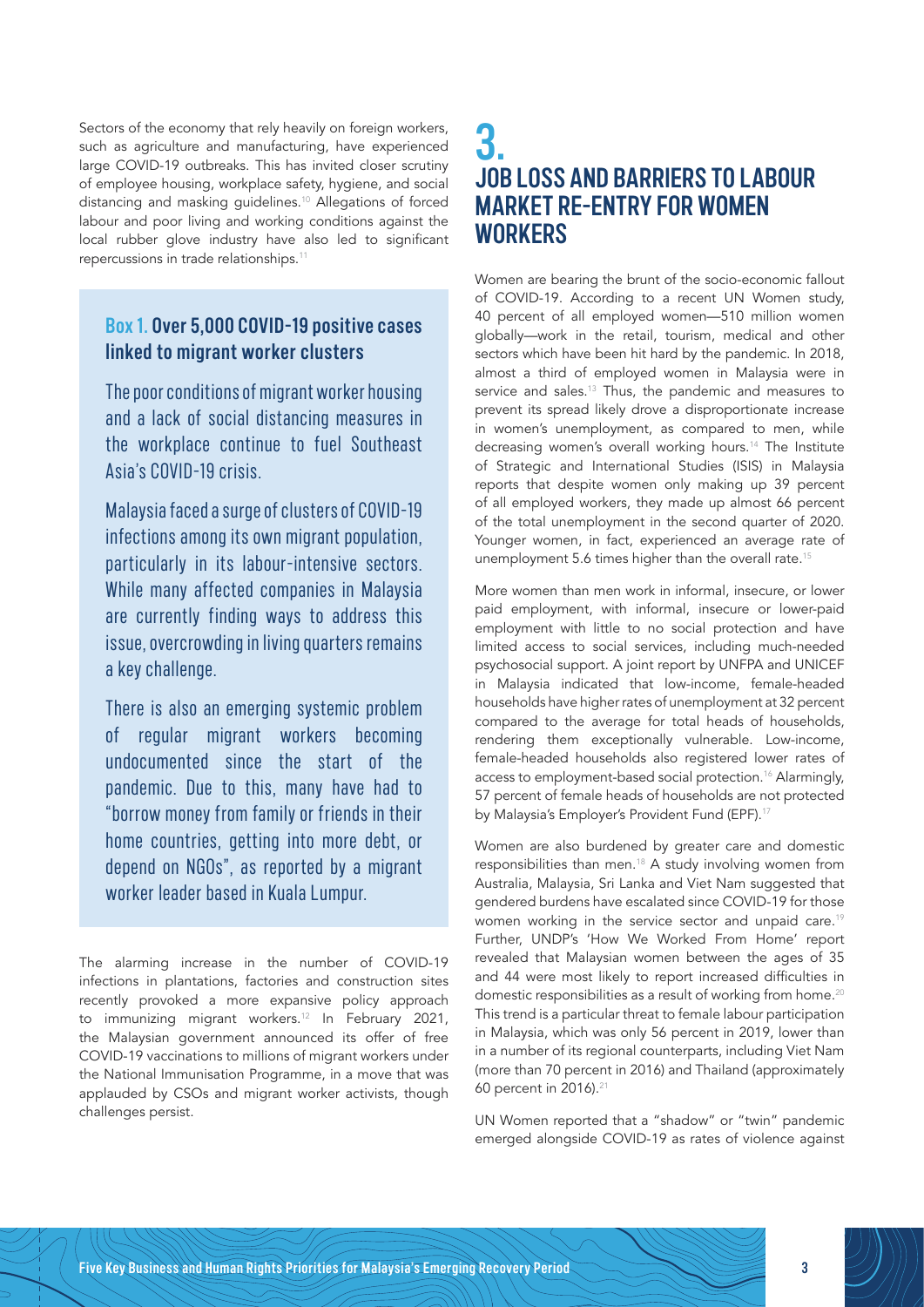women and girls intensified.<sup>22</sup> In Malaysia, stay-at-home orders have led to an increase in gender-based and domestic violence, as survivors spend extended and isolated time with their abusers. The Women's Aid Organization (WAO) reported a 44 percent increase in hotline calls and enquiries on domestic violence between February and March 2020, shortly after the Movement Control Order began.<sup>23</sup> Women who have faced job losses also face increased vulnerabilities as they become financially dependent on their abusers and they are often the main caregivers of their families. Higher rates of domestic violence experienced during Movement Control Order periods also limit Malaysian women from returning to the workforce and will likely diminish livelihood opportunities for themselves and their children, with lifelong implications.<sup>[2](#page-5-14)4</sup>

Furthermore, the widespread closure of schools, coupled with a lack of day-care options provided by employers, places extra burdens on women to juggle work and life at home. This also has an overwhelming effect on another group of women, domestic workers and women migrant workers in Malaysia. Characterized by high levels of informality and the total exclusion from Malaysia's labour laws, domestic workers face food insecurity, lost wages, dismissals, risks of gender-based violence and detention.

## **4. ENVIRONMENTAL POLLUTION RELATED TO PERSONAL PROTECTIVE EQUIPMENT (PPE)**

The COVID-19 pandemic is driving an unprecedented demand for personal protective equipment (PPE), both in the medical sector and for personal use. In the first quarter of 2020, the global market size for disposable face masks exceeded US\$74.9 billion and is expected to grow at a Compounded Annual Growth Rate of 53 percent from 2020 to [2](#page-5-15)027.<sup>25</sup> UNCTAD estimated that global sales in 2020 alone were US\$166 billion, compared to a mere US\$800 million in 2019.<sup>26</sup> The increase in domestic and global demand for disposable gloves is met in part by the world's largest rubber gloves company, who has made record profits since the outbreak.

Malaysia already faced a precarious plastic waste management problem, fueled by the global plastic waste trade, before the COVID-19 pandemic emerged. Plastic waste had been identified as a severe transboundary threat to natural ecosystems and human health. Malaysia is the leading destination for plastic waste exports from other nations, importing nearly half a million tonnes of plastic waste in six months in 2018 from just 10 source countries.

Malaysia also has the highest annual per capita plastic use, at 16.78 kilograms per person, and ranks the second highest in overall generated plastic waste.<sup>[27](#page-5-17)</sup>

Addressing plastic pollution in the context of COVID-19 has become more complex. The current excessive use and consumption of single-use plastics—in the form of personal protective equipment such as gloves, protective medical suits, masks, hand sanitizer bottles, plastic containers for take-out food, food and polyethylene goods packages, and medical test kits—have accelerated the risks posed by plastic and micro and nano plastic debris.[28](#page-5-18) It is expected that an estimated 75 percent of used masks and other pandemic-related waste will either end up in landfills or the seas.<sup>[29](#page-5-19)</sup>

The UN Environment Programme (UNEP) has cautioned that if this large increase in medical waste is not managed effectively, uncontrolled dumping is extremely likely.<sup>30</sup> Regular waste management practices have so far been insufficient, leading to inappropriate clinical waste management (CWM) strategies by governments and waste management contractors.31 Large volumes of medical-related plastics are now choking Malaysia's waste management systems, as these plastics are unfit for recycling due to potential biohazards. Improperly discarded, Malaysia's plastic waste can accumulate various toxic pollutants and pathogens on their surfaces, resulting in harmful health risks to humans and marine organisms.<sup>32</sup> Plastic waste can also contaminate groundwater and soil.

Plastic recycling factories have appeared over the years, many operating without licences and using low-end technology and harmful methods of disposal.<sup>33</sup> In 2020, Greenpeace reported on the long-term effects of plastic waste mismanagement and has been a vocal advocate for shutting down illegal factories[.3](#page-6-1)4 Between 2019 and 2020, the Malaysian government closed 218 plastic recycling factories for not complying with regulations. Still, more effective interventions are urgently needed. The government has recently announced the formation of the Malaysia Plastic Pact that focuses on the role of the business sector and key actors along the plastic value chain to commit to national targets through the implementation of Extended Producer Responsibility (EPR).[35](#page-6-2)

# **5. THE INCREASED VULNERABILITY OF INDIGENOUS PEOPLES**

Deforestation and timber extraction activities continue during the pandemic, particularly in East Malaysia, home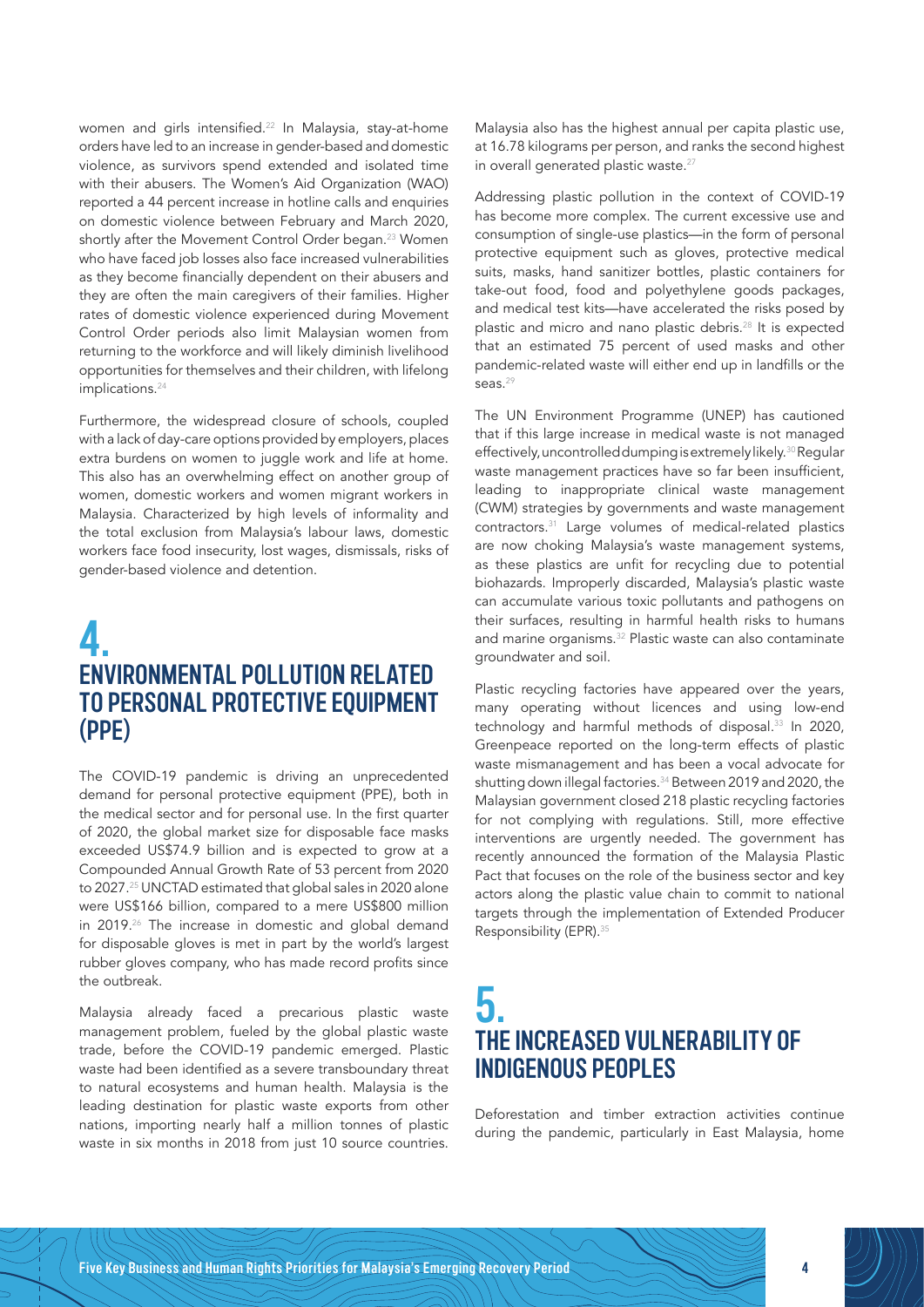to many of the country's indigenous communities. In Sarawak alone, 80 percent of its forests have experienced degradation within the last few decades[.36](#page-6-3) During the lockdown, the Sarawak state government classified logging as an essential industry and permitted logging companies to continue operating. Companies sent logging crews into the state's interior, creating a vector for the virus that is likely to be a health threat to local communities.

Importantly, while restrictions on movement have not affected logging and poaching activities, they have hampered forest conservation efforts as field teams are unable to go to the areas requiring monitoring. Greenpeace has expressed concern that companies may, in fact, take advantage of government-sanctioned lockdowns, seeing them as an unhindered opportunity to expand and clear more land<sup>37</sup>

### **Box 2. Extraction activities considered essential during lockdown to the dismay of indigenous leaders**

In March 2020, the Borneo Project reported on the Sarawak Government's decision to issue special permits to palm oil and timber companies to operate amidst the national lockdown.

This was considered a dangerous move by the local community as they were no longer allowed to monitor potential land-grabbing and encroachment activities or provide the necessary checks and balances to ensure their forests, where they live and work, are not destroyed.

The pandemic has weakened environmental protection, with devastating effects on Malaysia's indigenous peoples who are reliant on these forests for their survival. With their dwindling capacity to fight against land acquisition, this may accelerate, rather than eliminate, deforestation and peatland degradation.[38](#page-6-5)

### **CONCLUSIONS AND RECOMMENDATIONS**

In addition to its tragic public health consequences, COVID-19 has heightened adverse impacts on or accelerated pre-existing risks for a number of vulnerable groups including youth, women, migrant workers and indigenous peoples. Furthermore, the rise in the use and poor disposal of plastics has impacted negatively on food security and waste management, with implications for all Malaysians. Below is a list of recommendations for addressing the impacts of COVID-19 with a view towards the uptake of these items in Malaysia's upcoming National Action Plan on Business and Human Rights.

- + Youth employment and gig economy risks. The Malaysian government should investigate and address the shortcomings of gig economy work in Malaysia, with a focus on social insurance provision. As the economy pivots to having more workers 'on demand', Malaysia's youth are at a particular disadvantage. To ensure compliance with the internationally recognized right to health, the country and the business community should consider providing basic health insurance coverage and workplace accident compensation, among other benefits, to all.
- + Workplace and living conditions of workers. Businesses should review their hiring practices and treatment of workers, including migrant workers, focusing on workplace and living conditions. In all cases, government policies for workers should comply with all ILO Fundamental Principles and Rights at Work. The pandemic has also highlighted the need to address work status in Malaysia. Undocumented migrant workers, refugees and asylumseekers rely largely on daily wages in both formal and informal employment settings. Addressing the health and living standards of these hidden populations is required to stop the spread of infectious diseases, reduce forced labour risks, and ensure a healthy labour force.
- Barriers to work for women. More reskilling and upskilling programmes should be offered to women who have lost their jobs due to the pandemic and to single mothers who are facing difficulties in making ends meet. Barriers for women to enter and stay in the workforce have greatly increased due to the pandemic. Efforts to reduce these barriers, in line with the Convention on the Elimination of All Forms of Discrimination against Women, and other international instruments, must be increased.
- + Access to vaccines for all workers. In line with the internationally recognized right to health, the Malaysian government should be applauded for ensuring free access of vaccines to all individuals in the country, regardless of nationality, employment or legal status. This is particularly important in a country with potentially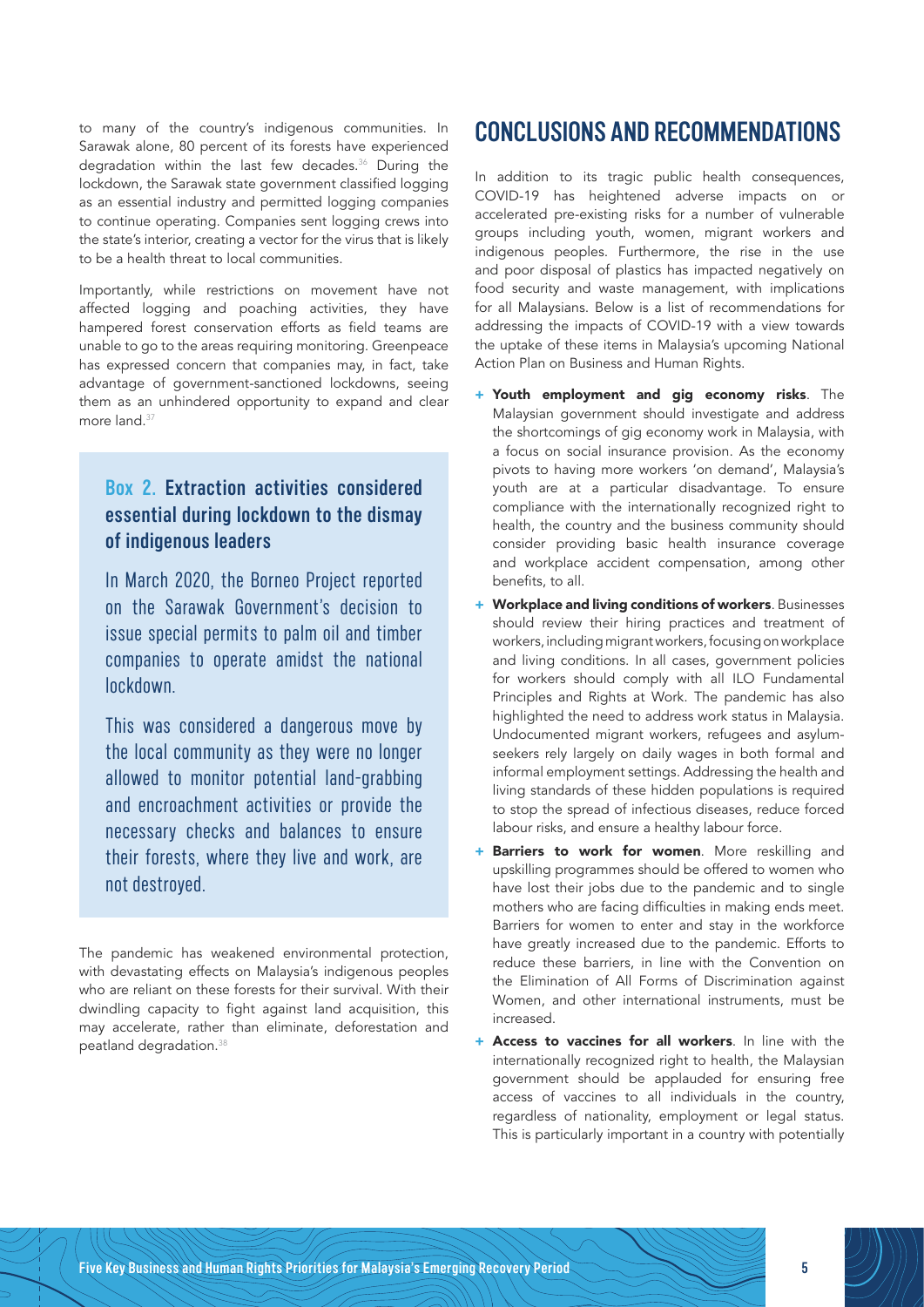millions of undocumented persons working in business operations. In particular, vaccination should be prioritized for vulnerable groups who cannot work in socially distanced spaces, such as in factories. There should be no requirement of identification cards or other restrictions to receiving vaccinations.

+ Address plastic waste. Support should be increased to initiatives such as the Malaysia Plastic Pact to identify and track the impacts of plastic on the environment and public health. Studies should be conducted to understand how and whether businesses should conduct environmental and human rights due diligence to assess

risks. The government can also commit businesses to national targets through the implementation of Extended Producer Responsibility.

+ Timber extraction and indigenous peoples. Studies should be conducted on the impact of timber extraction during the COVID-19 period on the health and safety of indigenous peoples, and on protected forests, assessing the legality of waivers granted to timber companies during Movement Control Order periods. Where adverse impacts are found, it should be ensured that responsible companies provide remedies.

<span id="page-5-0"></span>1 UN Economic and Social Commission for Asia and the Pacific, *2021 SDG Progress Report* (2021).

<span id="page-5-1"></span>2 Ibid.

- <span id="page-5-3"></span>4 Khazanah Research Institute, *Work in an Evolving Malaysia: The State of Households, 2020 Part II* (2020).
- 5 United Nations Development Programme, *Rapid Assessment of COVID-19 Impact: Findings from the 1st Six Months of the Pandemic* (2020)
- 6 The Malaysian Reserve, "Malaysia's jobless rate expected to remain high until mid-2021", 31 December 2020. [https://themalaysianreserve.com/2020/12/31/](https://themalaysianreserve.com/2020/12/31/malaysias-jobless-rate-expected-to-remain-high-until-mid-2021/) [malaysias-jobless-rate-expected-to-remain-high-until-mid-2021/](https://themalaysianreserve.com/2020/12/31/malaysias-jobless-rate-expected-to-remain-high-until-mid-2021/)
- 7 Stewart Nixon (East Asia Forum), "Malaysia must rethink its labour market to be truly high-income", 6 April 2021.
- 8 According to a recent World Bank report, youth unemployment in Malaysia is three times higher than the headline unemployment rate. World Bank, *Aiming High: Navigating the next stage of Malaysia's development* (2021).
- 9 World Bank, *Malaysia: Estimating the Number of Foreign Workers* (2019).
- 10 Syafiqah Salim, "Covid-19: Teratai cluster linked to Top Glove workers has positive rate of 43.8%, 1,067 new confirmed cases today", *The Edge Markets*, 23 November 2020.
- <span id="page-5-12"></span>11 Heather Chen, "Rubber Glove Makers 'Forced to Work' Despite Factory Outbreak in Malaysia", *Vice News*, 26 November 2020. [https://www.vice.com/en/article/](https://www.vice.com/en/article/z3vm45/rubber-glove-makers-forced-to-work-despite-factory-outbreak-in-malaysia) [z3vm45/rubber-glove-makers-forced-to-work-despite-factory-outbreak-in-malaysia](https://www.vice.com/en/article/z3vm45/rubber-glove-makers-forced-to-work-despite-factory-outbreak-in-malaysia)
- <span id="page-5-11"></span>12 Nadirah H. Rodzi, "Malaysia offers Covid-19 vaccinations to foreign residents, undocumented migrants", *The Straits Times*, 11 Feb 2021. [https://www.straitstimes.](https://www.straitstimes.com/asia/se-asia/malaysia-offers-covid-19-vaccinations-to-foreign-residents-undocumented-migrants) [com/asia/se-asia/malaysia-offers-covid-19-vaccinations-to-foreign-residents-undocumented-migrants](https://www.straitstimes.com/asia/se-asia/malaysia-offers-covid-19-vaccinations-to-foreign-residents-undocumented-migrants)
- <span id="page-5-4"></span>13 Khazanah Research Institute, *Work in an Evolving Malaysia: The State of Households, 2020 Part II* (2020).
- <span id="page-5-5"></span>14 Ibid.
- <span id="page-5-6"></span>15 Calvin Cheng, "Pushed to the margins: The unequal impacts of the COVID-19 crisis on marginalised Malaysian workers", ISIS Malaysia, 30 November 2020. [https://](https://www.isis.org.my/2020/11/30/pushed-to-the-margins-the-unequal-impacts-of-the-covid-19-crisis-on-marginalised-malaysian-workers/) [www.isis.org.my/2020/11/30/pushed-to-the-margins-the-unequal-impacts-of-the-covid-19-crisis-on-marginalised-malaysian-workers/](https://www.isis.org.my/2020/11/30/pushed-to-the-margins-the-unequal-impacts-of-the-covid-19-crisis-on-marginalised-malaysian-workers/)
- <span id="page-5-7"></span>16 UNICEF, "Families on the Edge: Low-income families need continued support to recover from the effects of COVID-19", 24 August 2020. [https://www.unicef.org/](https://www.unicef.org/malaysia/press-releases/families-edge-low-income-families-need-continued-support-recover-effects-covid-19) [malaysia/press-releases/families-edge-low-income-families-need-continued-support-recover-effects-covid-19](https://www.unicef.org/malaysia/press-releases/families-edge-low-income-families-need-continued-support-recover-effects-covid-19)
- <span id="page-5-8"></span>17 Ming Toeh, "Covid-19 impact: Women and children most vulnerable", *The Star* (Malaysia), 25 August 2020. [https://www.thestar.com.my/news/nation/2020/08/25/](https://www.thestar.com.my/news/nation/2020/08/25/women-and-children-most-vulnerable) [women-and-children-most-vulnerable](https://www.thestar.com.my/news/nation/2020/08/25/women-and-children-most-vulnerable)
- <span id="page-5-9"></span>18 Lin Lean Lim, *The socioeconomic impacts of COVID-19 in Malaysia: Policy review and guidance for protecting the most vulnerable and supporting enterprises* (ILO, 2020).
- <span id="page-5-10"></span>19 H.J. Mclaren, "COVID-19 and Women's Triple Burden: Vignettes from Sri Lanka, Malaysia, Vietnam and Australia", *Social Sciences* vol. 9, No. 5 (May 2020), p. 87.
- 20 United Nations Development Programme, *How We Worked From Home: Findings from the WFH experience in response to the COVID-19 global health crisis in Malaysia* (2020)
- 21 Angana Banerji and others, "Asian Women at Work: As women advance in Asia's labor force, Vietnam is a standout", *Finance and Development* (IMF), September 2018, pp. 12–17. <https://au1lib.org/book/5528087/e3f493?id=5528087&secret=e3f493>
- 22 UN Women, COVID-19 and Ending Violence Against Women and Girls (2020). [https://www.unwomen.org/en/digital-library/publications/2020/04/issue-brief-covid-](https://www.unwomen.org/en/digital-library/publications/2020/04/issue-brief-covid-19-and-ending-violence-against-women-and-girls#view)[19-and-ending-violence-against-women-and-girls#view](https://www.unwomen.org/en/digital-library/publications/2020/04/issue-brief-covid-19-and-ending-violence-against-women-and-girls#view)
- <span id="page-5-13"></span>23 ILO, *The socioeconomic impacts of COVID-19 in Malaysia: Policy review and guidance for protecting the most vulnerable and supporting enterprises* (2020). [http://](http://ilo.org/wcmsp5/groups/public/---asia/---ro-bangkok/documents/publication/wcms_751600.pdf) [ilo.org/wcmsp5/groups/public/---asia/---ro-bangkok/documents/publication/wcms\\_751600.pdf](http://ilo.org/wcmsp5/groups/public/---asia/---ro-bangkok/documents/publication/wcms_751600.pdf)
- <span id="page-5-14"></span>24 ILO, *Worker, helper, auntie, maid?: Working conditions and attitudes experienced by migrant domestic workers in Thailand and Malaysia* (2016). [https://www.ilo.org/](https://www.ilo.org/asia/publications/WCMS_537808/lang--en/index.htm) [asia/publications/WCMS\\_537808/lang--en/index.htm](https://www.ilo.org/asia/publications/WCMS_537808/lang--en/index.htm)
- <span id="page-5-15"></span>25 Grand View Research, Disposable Face Mask Market Size, Share & Trends Analysis Report (April 2020). [https://www.grandviewresearch.com/industry-analysis/](https://www.grandviewresearch.com/industry-analysis/disposable-face-masks-market) [disposable-face-masks-market](https://www.grandviewresearch.com/industry-analysis/disposable-face-masks-market)
- <span id="page-5-17"></span><span id="page-5-16"></span>26 Brian Yurasits (UN News), "Five things you should know about disposable masks and plastic pollution", 20 July 2020. <https://news.un.org/en/story/2020/07/1069151> 27 WWF, "WWF Releases Report Proposing Effective Solution to Mitigate Plastic Pollution in Malaysia", 21 September 2020. [www.wwf.org.my/?28105/WWF-Releases-](http://www.wwf.org.my/?28105/WWF-Releases-Report-Proposing-Effective-Solution-to-Mitigate-Plastic-Pollution-in-Malaysia)[Report-Proposing-Effective-Solution-to-Mitigate-Plastic-Pollution-in-Malaysia](http://www.wwf.org.my/?28105/WWF-Releases-Report-Proposing-Effective-Solution-to-Mitigate-Plastic-Pollution-in-Malaysia)
- <span id="page-5-18"></span>28 Ana L. Patrício Silva and others, "Increased plastic pollution due to COVID-19 pandemic: challenges and recommendations", *Chemical Engineering Journal*, Vol. 405, February 2021, p. 126683.
- <span id="page-5-19"></span>29 Ibid.
- 30 Ibid.
- 31 Tanveer M. Adyel, "Accumulation of plastic waste during COVID-19", *Science*, 11 Sep 2020.<https://science.sciencemag.org/content/369/6509/1314>
- <span id="page-5-20"></span>32 Nsikak U. Benson and others, "COVID pollution: impact of COVID-19 pandemic on global plastic waste footprint", *Heliyon*, vol. 7, issue 2 (February 2021). [https://](https://www.sciencedirect.com/science/article/pii/S2405844021004485) [www.sciencedirect.com/science/article/pii/S2405844021004485](https://www.sciencedirect.com/science/article/pii/S2405844021004485)



<span id="page-5-2"></span><sup>3</sup> Raj Chetty and others, *The economic impacts of COVID-19: Evidence from a new public database built using private sector data*. No. w27431 (National Bureau of Economic Research, 2020). <https://www.nber.org/papers/w27431>